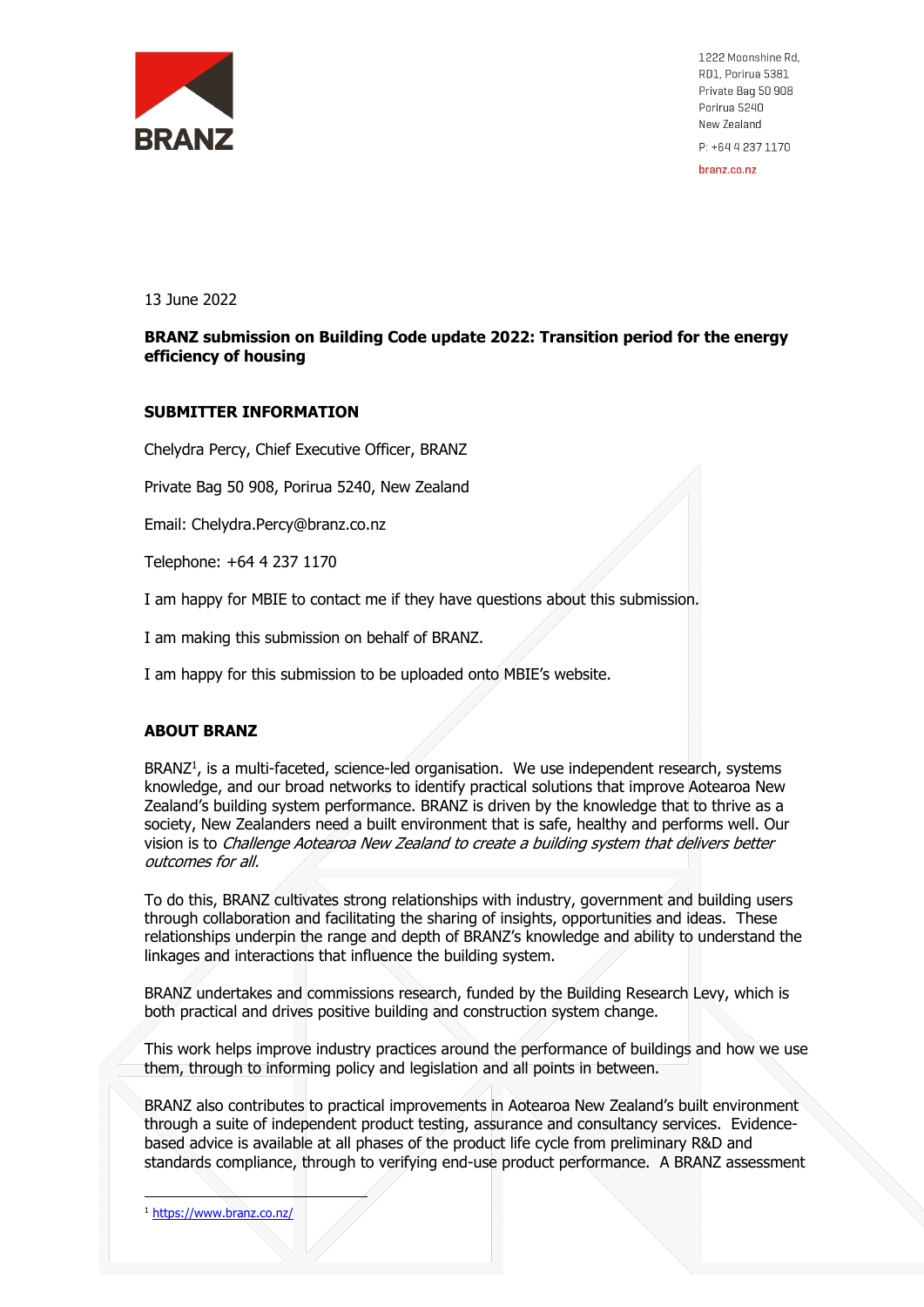is universally trusted, providing assurance that the products should do what the manufacturer says they will do. We hold the responsibility to ensure our work is of the highest standard at the core of what we do.

#### **BRANZ response to the proposal to extend the transition period for adopting new insulation requirements for housing in Acceptable Solution H1/AS1 and Verification Method H1/VM1 (H1) to 1 May 2023.**

We have chosen not to respond directly to the questions asked in the Consultation submission form. This is because the questions are appropriately directed at those directly working within the industry who are needing to prepare for the transitions associated with the H1 changes.

Instead, we provide a brief perspective from our place in the building system as described in the background section above.

## **Implications of delaying transition until May 2023**

BRANZ supports the changes to the 5th edition of the Building Code's H1 Energy Efficiency clause as a welcome first step towards achieving higher building performance standards in Aotearoa New Zealand.

Buildings that are healthier, warmer and drier have positive health and wellbeing outcomes for their occupants. They are also less costly to run and have fewer carbon emissions over the course of their lifetime.

We believe that better performing buildings are in everyone's best interest – individually, as a society and for the environment. The sooner we can embrace transition-oriented actions, the better the future will look.

It is our view that the transition shouldn't be delayed unless there is compelling evidence that demonstrates the sector is facing significant barriers to meeting the current transition timeframe. BRANZ does not have information or evidence that is able to assist with an assessment of the industry's capability to meet the transmission period. We commend the MBIE for seeking such evidence from the sector through this submission process.

We note that much can be achieved to begin the transitions towards energy efficiency now, whether regulation is in place or not.

### **Support for the industry to implement changes**

BRANZ is committed to supporting the sector to transition to more energy efficient buildings. We continue to focus our effort on this outcome, regardless of when the changes come into effect. We welcome feedback from MBIE and the industry on what more we can do to support the transition. We are keen to understand whether there are any knowledge gaps that need additional research and what additional information and resources can be provided. A list of resources currently available or in development is provided for your information in Appendix One.

Should there be gaps identified from submitters in response to Questions 1-3 in the consultation, we welcome a discussion with MBIE on what BRANZ can do to support the industry through the levers we have available.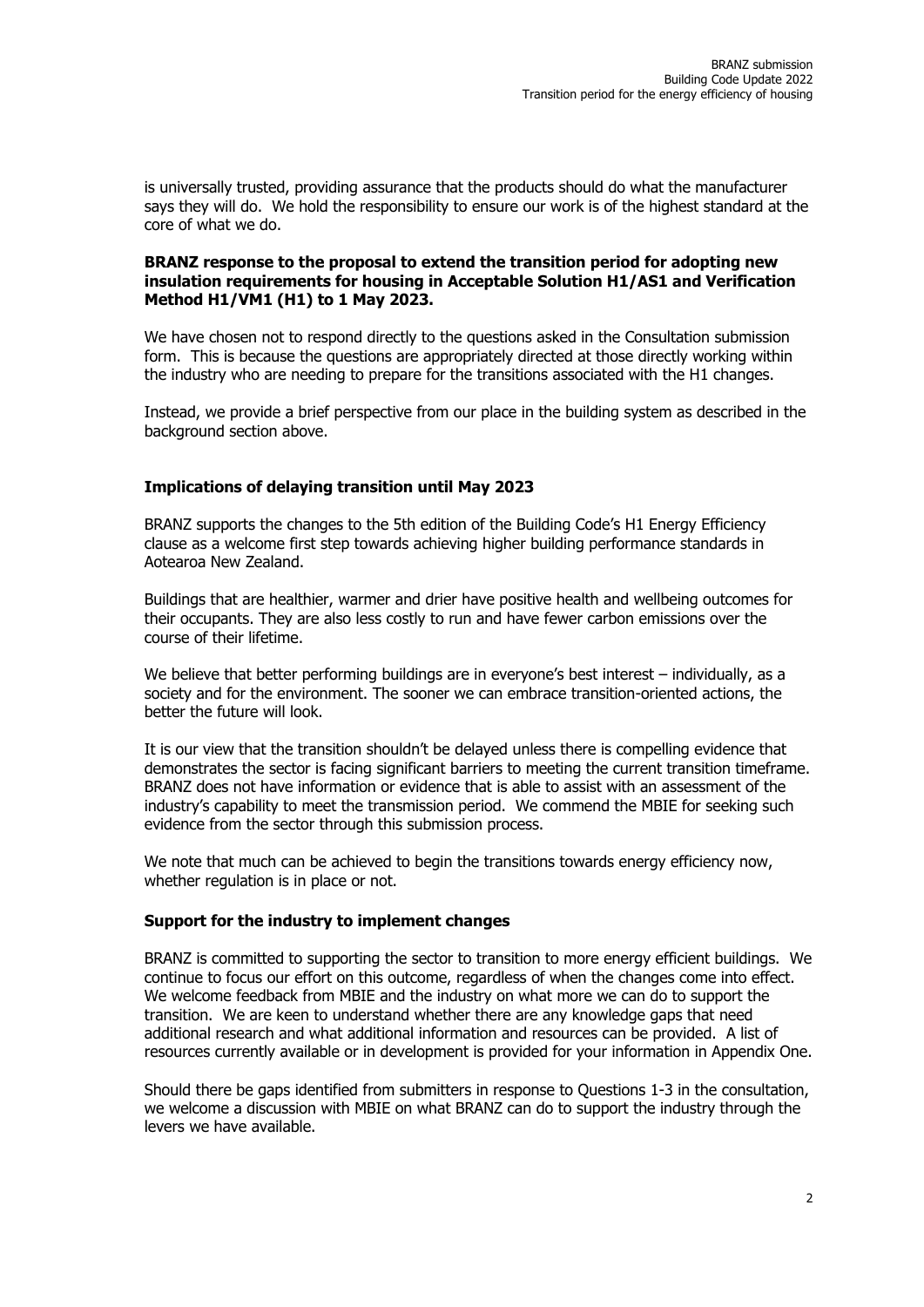# **FURTHER INFORMATION**

If you have any questions about this submission or wish to seek further advice, please do not hesitate to get in touch with BRANZ.